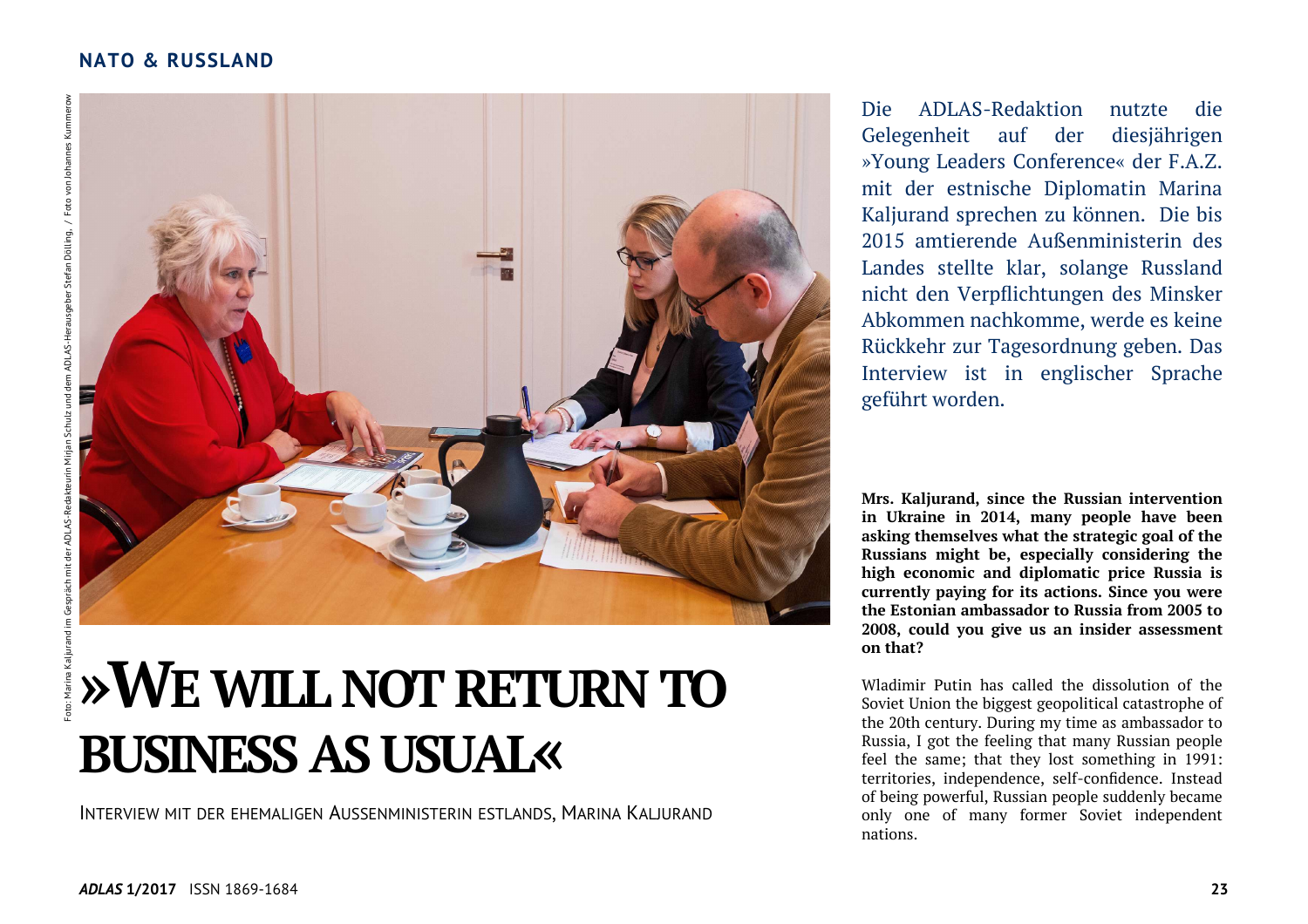My guess is that Russia wants to restore itself as a geopolitical leader in global affairs and Russian people want to be proud about their country. And if we take a closer look at the current state of affairs, I would say that Russia has partly achieved the goal – Russia is not in isolation as in 2014, Russia is back at the table in the negotiations on Syria, even has taken initiative in the process et cetera.

#### **Speaking of Russian military interventions in Crimea and Syria: Are you afraid, Estonia might be next?**

No, I do not think that Estonia will be next. Estonia is very different from Ukraine and Crimea – we are members of the EU and of NATO. However, Russia is very good at playing-off counties against each other. Russia has become less predictable and is behaving provocatively – violating Estonian airspace, conducting military exercises next to our border, increases military presence next to our borders et cetera.

 We have to follow it and we have to take it very seriously. Therefore Russia's behaviour has impact on Estonia's security concerns. And we can't ignoreprovocations.

#### **So, what are Estonia's security interests and how can they best be served?**

Estonia's main security interest is to have good relations with all our neighbours. We want all our neighbours to be democratic, friendly, prosperous and governed by the rule of law. Unfortunately, our current relations with Russia are not like that. The key to improve these relations lies not in Berlin, Tallinn or Brussels, but in Moscow. We always have to remember the reasons for the current state of affairs: the illegal occupation of Crimea and the violation of international law and agreed order by Russia.



Marina Kaljurand auf dem Podium der 5. »Young Leaders Conference« der F.A.Z., die am 24. Januar 2017 in Berlin stattfand.

The guiding principles of Estonian-Russianrelations are the same as those of EU-Russianrelations: the emphasis on respecting international law, asking Russia to stop the occupation of Crimea and military conflict in East Ukraine, sanctions for not doing so and the support of Russian human rights organizations.

 Of course, we still have to talk with Russia about things that are in our mutual interest, such as terrorism and Syria, but we will definitely not forget about Crimea and just return to business as usual until Russia fulfils commitments under Minsk agreements. It is crucial that Europe is united and speaks with one voice in this regard and follows thepolicy of non-recognition of occupation of Crimea.

#### **What can Germany, the EU and other NATO allies do to enhance Estonia's security?**

 I think we have to maintain the sanctions on Russia even if I understand that they are difficult for the economy. In fact, according to statistical data, the sanctions have the worst economic implications for the Baltic States – outside Russia, that is. However, our business community is not lobbying against the sanctions because they understand that there is a certain price to pay for protecting our common values and for security in Europe. What will the actions taken by Russia be if we forget about Ukraine and Crimea and just lift the sanctions? So, what else could our partners do? Firstly, I call all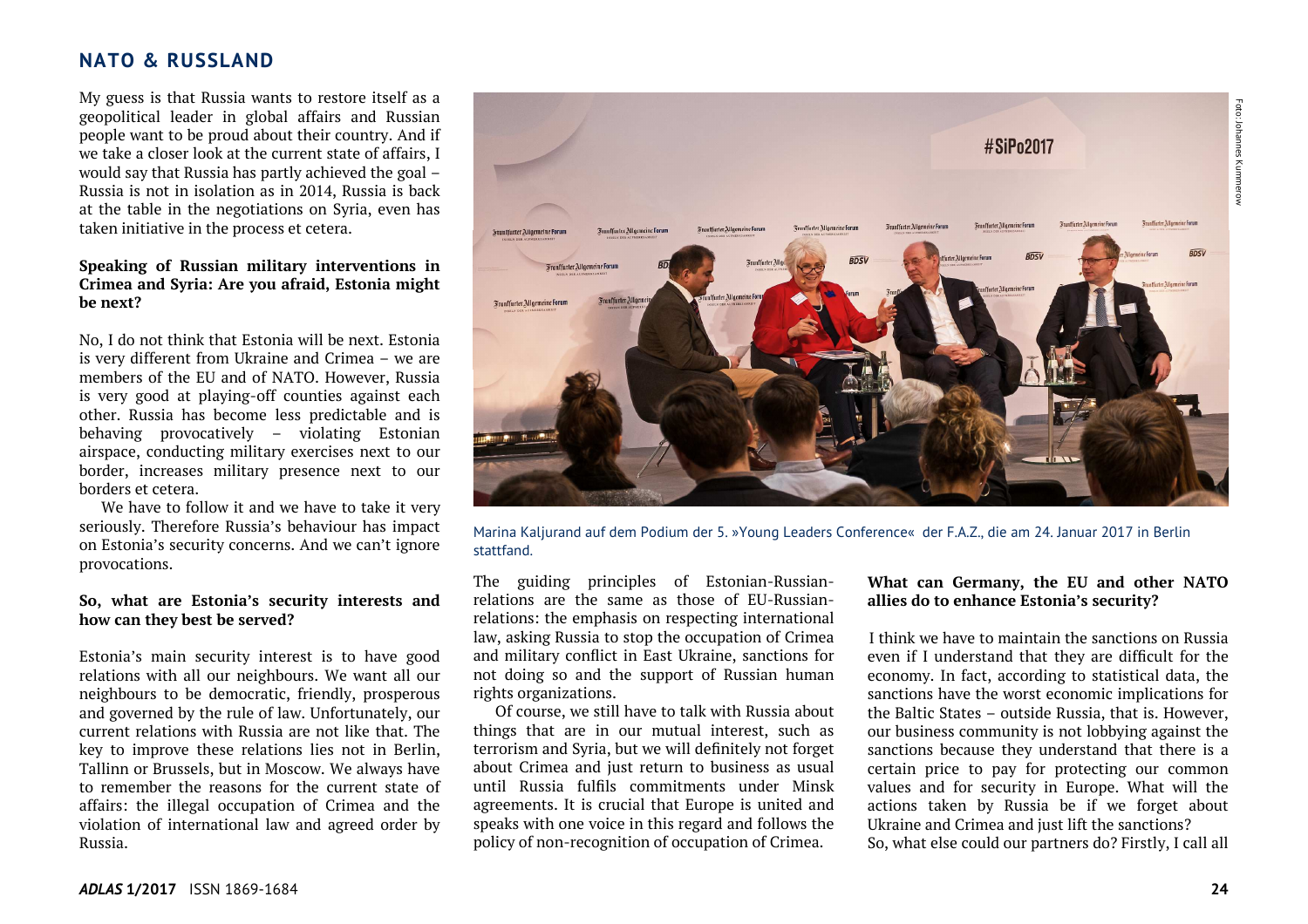European leaders visiting Russia and talking to Russian officials to constantly raise questions on human rights, the occupation of Crimea, international law and European security. Secondly, what Germany can do – and is already doing: The German government is assisting us with building our own Russian language media channels. This is imperative, because we have to provide more and accurate information to stop the brainwashing of Russian-speaking people in Estonia and elsewhere by Russian state-run media. We, for example, have many TV- channels in the Russian language and whilst we are not closing them we have to counter their narrative with correct data and information inRussian language.

 And last but not least – EU has to stay united and committed.

**In the past, the new US-President repeatedly questioned the willingness of the US to start a shooting war with Russia over the Baltics. Do you ill fully trust in Article 5 of the NATO Treaty?** 

First of all, nobody wants a war on the eastern flank. NATO is a collective defence organization, so its strength is in deterrence. Nobody wants real escalation. Deterrence is crucial and important; it has to be strong and effective so that nobody will even consider attacking NATO member states. So yes, I believe in Article 5 of the NATO Treaty.

 But first and foremost, we Estonians believe in ourselves and the measures we have taken. We are among only five NATO countries spending at least



Die Bundeswehr beteiligte sich bereits zum neunten Mal am NATO Baltic Air Policing und nutzte dabei den estnischen Luftwaffenstützpunkt in Ämari. Zuletzt erfolgte ein Kontingentwechsel an die spanische Luftwaffe im Mai 2017.

two per cent of their GDP in defence. And of course, we additionally rely on our allies and Article 5. Therefore it is very important to fulfil the agreements reached in Warsaw at the NATO Summit on enhanced forward presence of NATO on the Eastern flank of NATO. We are grateful to the UK who is the leading nation of the multinational battle group that is present in Estonia and all other allies who participate in it.

 To be fair, some of Trump's critical statements on NATO – for example, Europe's obligation to defend Europe – are true, even if he communicates them in very unconventional ways. Nevertheless, words count and we are listening carefully to the US. And so is Russia. It is encouraging to hear from the Trump administration about the United States` commitment to NATO and its allies and the relevance of the Alliance. We look forward to President Trump's participation in the NATO Summit. The United States have always been and will continue being an important ally for both Estonia and the EU.

**Estonia has signed an additional bilateral defence policy treaty with the US. What is its' added benefit compared to the NATO-Treaty and will it endure under the new USadministration?** 

Besides NATO cooperation, we have bilateral defence cooperation with several countries. During a critical time, the US-forces first came to Estonia under the US-flag to show their presence with their troops on the ground. In many cases we have seen that the US has reacted much quicker than NATO: They first started operations under their flag and those then developed into NATO operations.

 But we also have close cooperation with other NATO partners such as Finland and Sweden. NATOcooperation and bilateral defence cooperation add